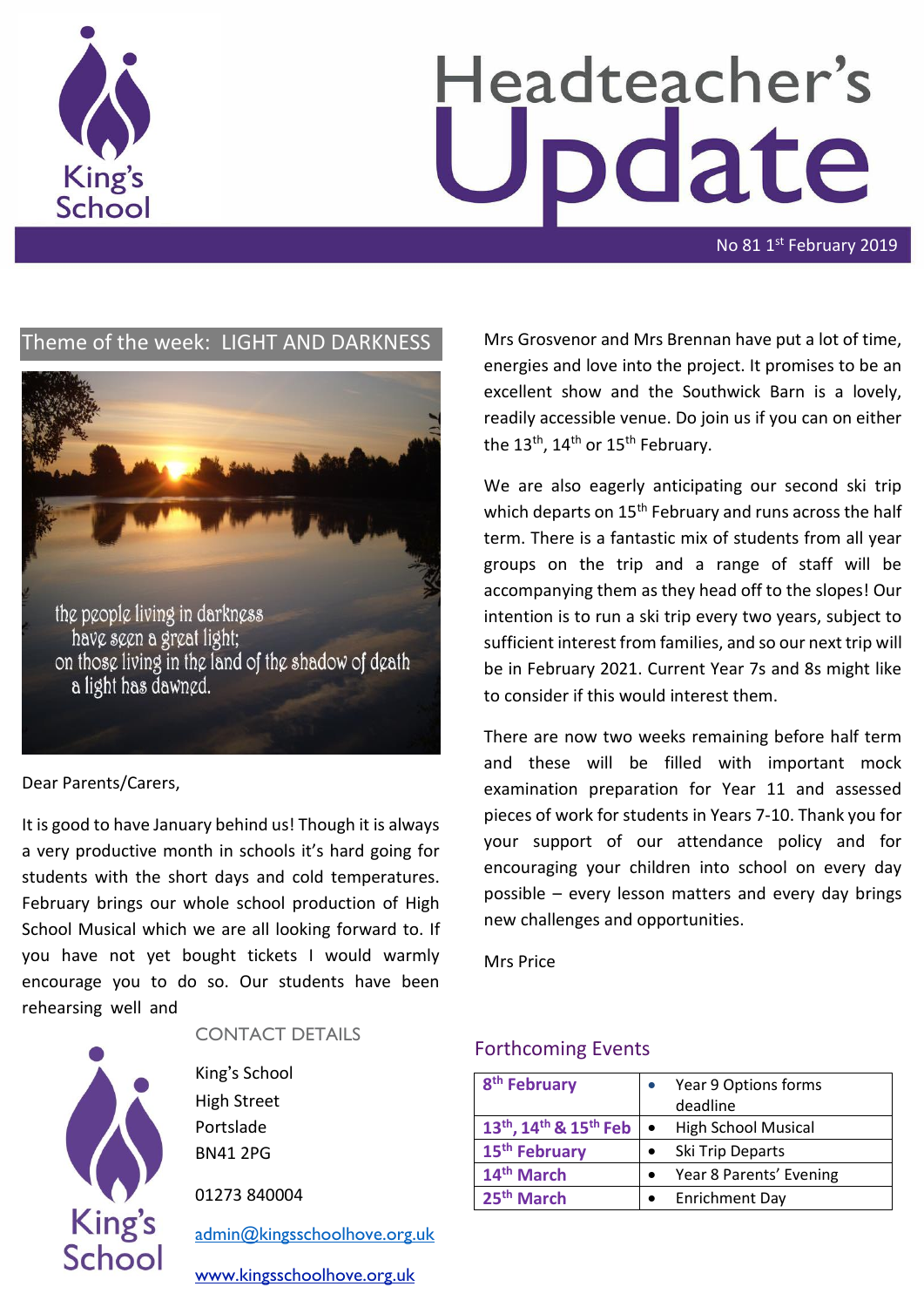# **King's School**

# Student of the Week

Student of the Week for **Year 8** is Archie Wedge. He received high praise from Art, for great progress and focused listening in lessons, and art, for his recent work ethic and creative attitude in lessons.

Nominated in **Year 9** for Student of the Week for making us proud at the Be the Change event is Tor Larsen-Marks. When the speaker introduced our school he was brave enough to say 'Yeah!' with his fist up!

Linus Male is **Year 10** Student of the Week as he is fully embracing the play 'An Inspector Calls', taking on the roles of various characters and discussing their impact on the plot and other characters in the play. He has devised a letter from the point of view of a character and is developing his skills of annotation. Keep it up Linus!

Johnny Knight is Student of the Week in **Year 11** for doubling up Period 7 commitments, going to Music then going to History straight after to ensure he doesn't miss anything. Well done!

## Maths Challenge

Some of our top mathematicians in Year 8 took part in a cross-Trust RET Maths Challenge earlier this year. They were given challenge questions which are not normally covered in the Key Stage 3 curriculum and had to research how to prove the answers.

We have had the results from RET and are really happy that we secured a lot of awards for our students' efforts. A particular congratulations goes to Solomon Kendrick and Reuben Whitfield who won the prestigious Gold Award.

## Severe Weather

As the cold weather continues to bite we wanted to remind you again of our severe weather procedures, in case these are needed this winter. We do not take any decision to close the school lightly and are well aware of the inconvenience closures cause to our parents and carers. Please be assured that we will only close if severe weather makes our site dangerous, or if students cannot travel to the school because of the suspension of public transport services.

Any decision to close the school will be communicated before 7am. A closure notice will be put on our website and a tweet will be issued. We will also email all parents whose contact details we hold. Local radio stations will be notified and the Local Authority will also be notified so that they can update their online school closure pages.

We will keep parents informed during the closure as to when the school will reopen. As an alternative to full closure, Mrs Price may decide to open the school late and/or allow a uniform change to enable the school to stay open during severe weather. Again, any decision on late opening or uniform changes will be communicated to you via email, the school website and Twitter.

## InvestIN

Parents of students in Key Stage 4 may be interested in InvestIN Education which runs internship programmes for young people in a range of careers: <https://investineducation.co.uk/> This company has been recommended to us by a Parent Governor whose child joined a programme. Neither the school nor the governor have links with the company but we thought it would be worth highlighting their offering to parents.

## Year 11

The second set of mock exams is due to start just after we return from the holidays on the  $27<sup>th</sup>$  of February. Students who have been targeted for holiday intervention sessions will have received notification this week of these sessions. Our teachers will be working hard to prepare sessions that really deliver impact so do make sure that if the invite has been extended that it is accepted. We will run our usual targeted period 7 programme up until end of this term. During the mock season our period 7 programme will be open to all students, no invite needed. The details of the timings for the mock exams and the period 7 sessions can all be found on the school website.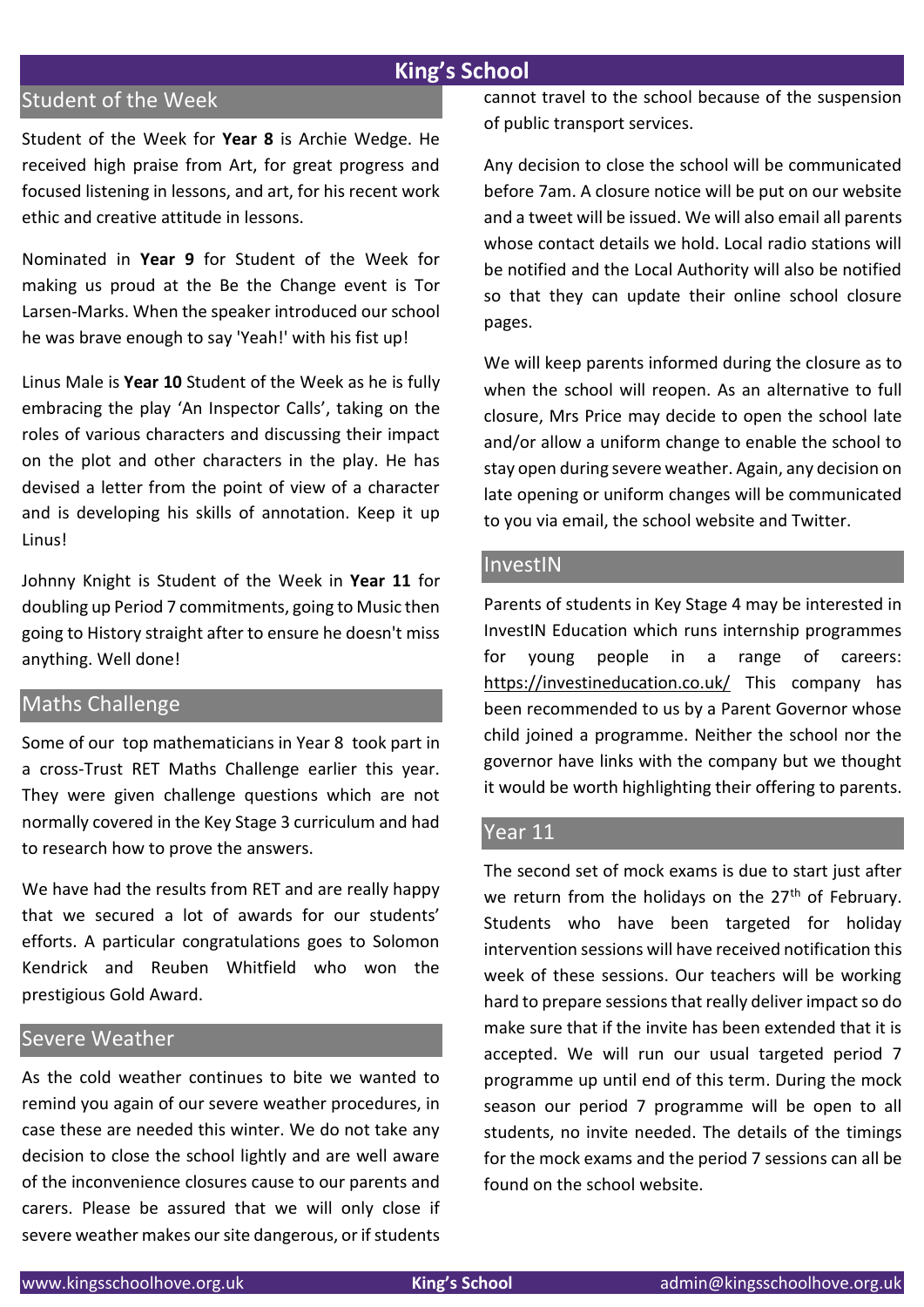## **King's School**

#### Revision Tips

#### **Healthy body, healthy mind**

A healthy diet fuels the body correctly for learning. Help at home by ensuring that students eat healthy nutritious meals during periods of revision. Search the internet for "healthy revision food" and you'll find a wealth of advice and recipes. You wouldn't expect great performance from your car if you tried to fill it with wrong fuel (or indeed no fuel) and we can't expect the same from our bodies. Finding time to eat as a family can also be very beneficial. Not only is it proven to increase happiness and reduce stress but there is also a statistically proven link between the regularity of family meals and increased exam performance.

#### **Dual Coding- Combine words and images**

#### [Click here for full size image](https://drive.google.com/file/d/1kTshf6SK0o1VlYcjbma6QOrVTnf28aKT/view?ts=5c5436e9)



## Year 9 Options

We remind parents and pupils that the very **final deadline for Year 9 Options forms will be the morning of Friday 8th February.**

If your child has lost their options form, please contact the school office for a replacement.

## High School Musical

As you may already know our school is putting on a production of **High School Musical**. I recently interviewed Jack Talbot, who is playing Troy Bolton and Olivia Watts, Gabriella Montez.

#### *Q1. Are you enjoying the show so far?*

Olivia:I really am! I think it has been a really fun and creative experience. I have really got to know loads of new students in the school.

Jack: I think it is a fun experience and I hope it turns out well!

#### *Q2. Do think that you relate to your characters?*

Olivia: I think I slightly relate to my character because I can be quite shy. Also because I am very dedicated to my school work, like Gabriella.

Jack:I think that I can relate to my character because I am very boisterous. As well as the fact that I am sporty and I like to sing.

#### By Tess Talbot, Year 8

Tickets are selling out fast but are still available to purchase via parentpay priced at £10.